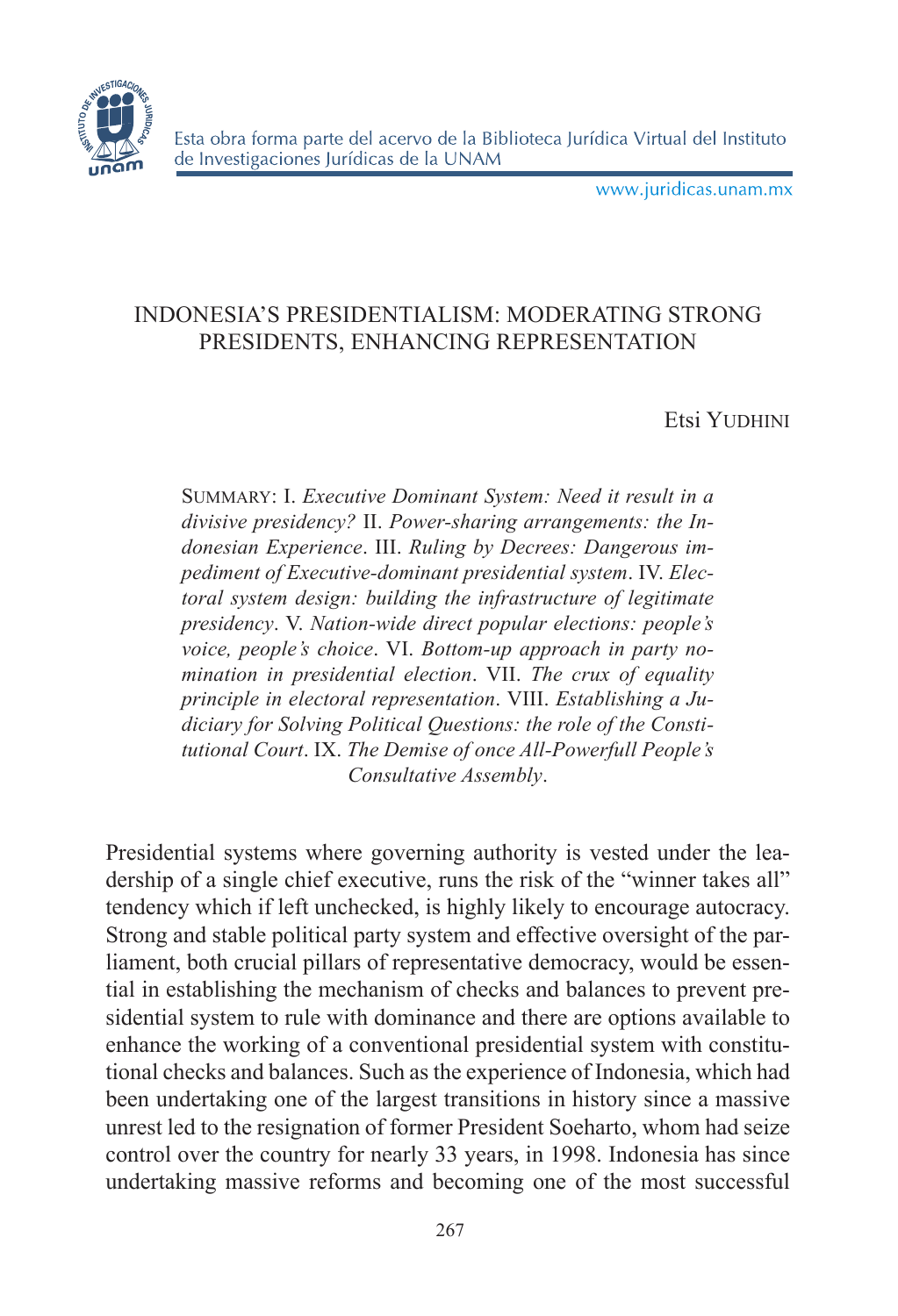presidential democracies in the world. One lesson that perhaps be of use, in particular for other democracies in the global South, is that Indonesia's experience perhaps suggests that more options are available for relatively young democracy due to likelihood of massive changes might be more readily accepted compared with such changes in more established democracies. Indonesia is a unitary state by design of the initial framers of the constitutions, however as some of these reforms will be discussed further in this paper some of these reforms might also work equally successful in federal and mixed presidential system settings.

Prominent relationship that comes into play in a presidential democracy is the relationship between presidential institutions and political parties in the parliament, both are linked by the same constituents. They have a fair chance to become critical of one another and yet the possibility of cooperation between them would be just as likely: it is in their self interest to be able to influence one another in a representative democracy. The question in this regard would be which one of these would be able to instil effective checks and balances mechanism to prevent the "winner takes all" nature of presidential institutions in policy making? If this tendency can be minimized, to who's benefit, parties or the constituents? Furthermore, if implementation of presidential system in a democracy is faced with major weakness or failure, would the shift to parliamentary system would be the only viable alternative?

Presidential system can be encouraged to provide policies aimed at broad constituencies if constitutional and system design were set in a way that incorporates both incentives and inherent pressures to the effect that government's survivability will depend on the success of its response to constituent's demands. This set of incentives and pressures might be built into the system in a range of perspectives and approaches. This paper attempts to discuss some aspects and dynamics of presidential government system as it evolves in Indonesia, challenges it faced in establishing safeguards to avoid the "winner takes all" inclination within presidential institutions, and attempts to solve those challenges in Indonesia's representative democracy. This paper is not intended to be comprehensive; discussion is limited to only some of the major reforms that took place and contributing significantly to the development of Indonesia's presidential system post-1998. Nevertheless, I am hopeful that this paper might be of interest to encourage further understanding of the diverse aspects of Indonesia's experience and transformations in its presidential system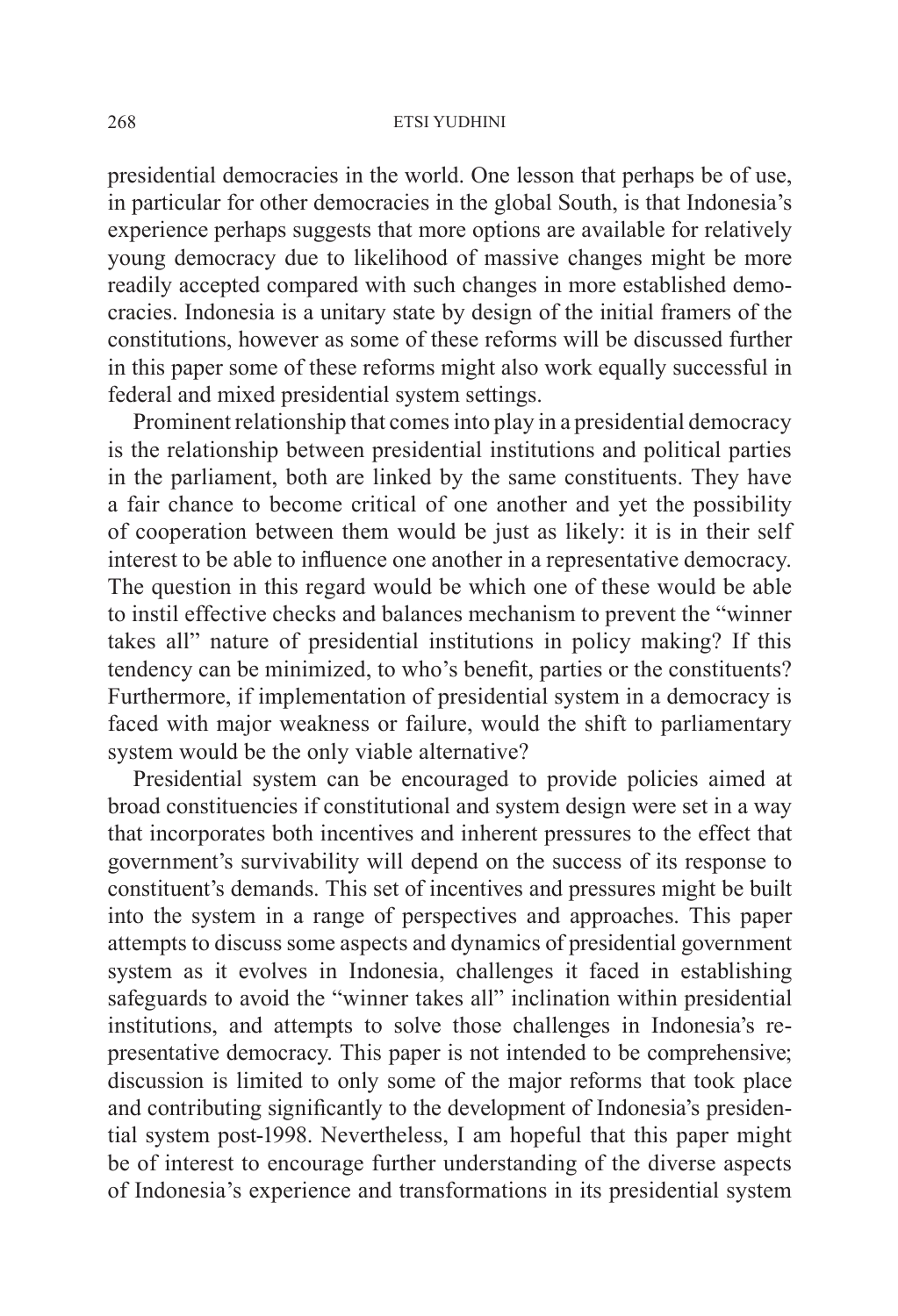and would be able contribute to the discourse of advancing presidential democracy.

# I. Executive Dominant System: Need it result in a divisive presidency?

Strong president in a presidential system of government is the centre of concerns over the likelihood of encouraging autocracy. Weak president are less of a concern as provided this can be balanced by a strong administration. There is concern over this argument, however, of whether a strong president would be a liability rather than considered as desirable in *all* circumstances. The need of strong leadership of the chief executive is perhaps one of the more desirable trait and relevant even crucial in time of crises; a properly attributed president might make a difference to avoid a divisive presidency. The fear of strong president and the apparent need to limit its powers, one might argue in similar light that a poorly attributed, insecure president may affect to weaken rather than strengthen a presidential system.

Divisive presidency perhaps is more likely to happen in the case of these circumstances:

- 1. Questions over the legitimacy of the president.
- 2. Challenges over the inclusiveness of the ruling government.
- 3. Divisive attitude is being encouraged by the government.

Various academic exercises by research institutions and practitioners alike has been devoted to find ways and options to overcome these challenges, and some analyst suggests that the design of constitutional provisions and electoral system can work to the effect of lessening or increasing the likelihood of a divisive presidency in a presidential system, depending on the options chosen. It is important to stress that with regards of the meritorious achievement these studies deserved, there are limitations of how much impact would a particular system design can bring positive changes, without the presence of other equally important elements whom have the capacity in effecting changes into practice. It is, in a major way, the delivery that matters and the people who can drive a change where a system cannot.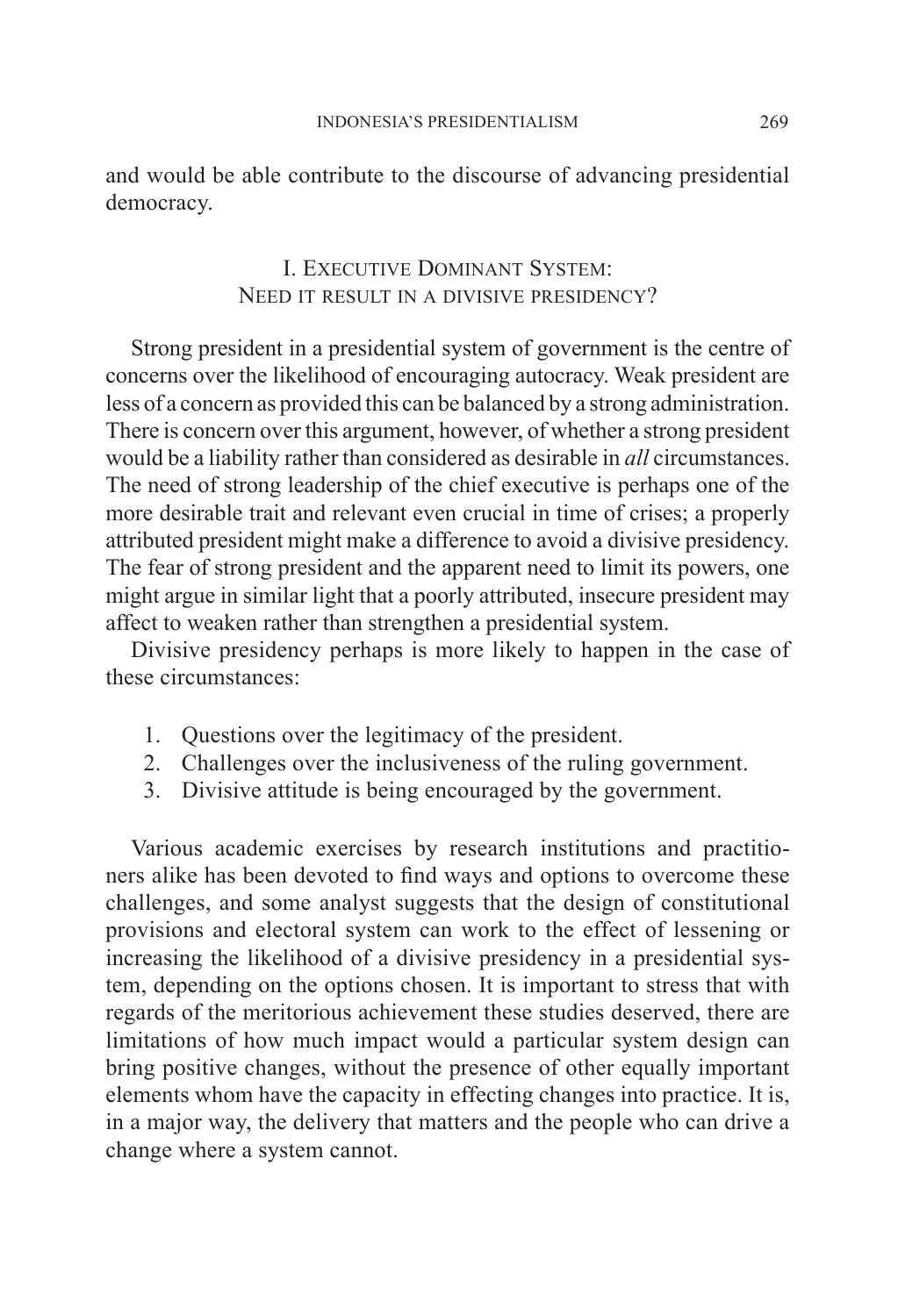Questions over the legitimacy of the president and the government can likely be reduced by reforms in electoral system of president. Direct election of the president would be more likely to create an equal base of legitimacy of the president over the popularly elected members of the parliament. An equal base of legitimacy between the president and parliament need not to result in zero sum game in a presidential system: strong presidency does not necessarily means a weak parliament, but a weak base of legitimacy of the president will always create a weak presidency resulting in ineffective government.

Indirect elections, however, is not without merit of its own. Under the appropriate settings indirect elections can promote clear lines of accountability, cooperation between executive and legislative branches, and encourages the creation of simple majority-minority and effective opposition in the government. It does however highly likely to suppress pluralism with regards to the inclusiveness of parties in government, can encourage severe polarisation and divisiveness not only within the parliament but among the electorates as well. The absence of terms of office limit also runs the risk to be less likely to encourage change.

### II. Power-sharing arrangements: the Indonesian Experience

In government system choice, sometimes power-sharing arrangement rather than division of powers can be considered as an alternative in accommodating diversity of socio-political forces (ethnic groups, social groups, ideology etc) to enhance inclusiveness in representation. This particular power-sharing arrangement appears to be more dominant in countries which either facing challenges of intense fragmentation or massive threat of a divided society in the transitions to democracy. Some examples of power-sharing arrangement are applied in transitional post apartheid South Africa, the most complicated collective rotating presidency of Bosnia-Herzegovina, Nigeria, or the ethnic groups' representation in Micronesia.

In a slightly different dynamics yet a power-sharing arrangement nevertheless, Indonesia's experience devolved from an executive heavy presidentialism under a supreme People's Consultative Assembly or MPR system towards a more conventional presidential system with constitutional checks and balances.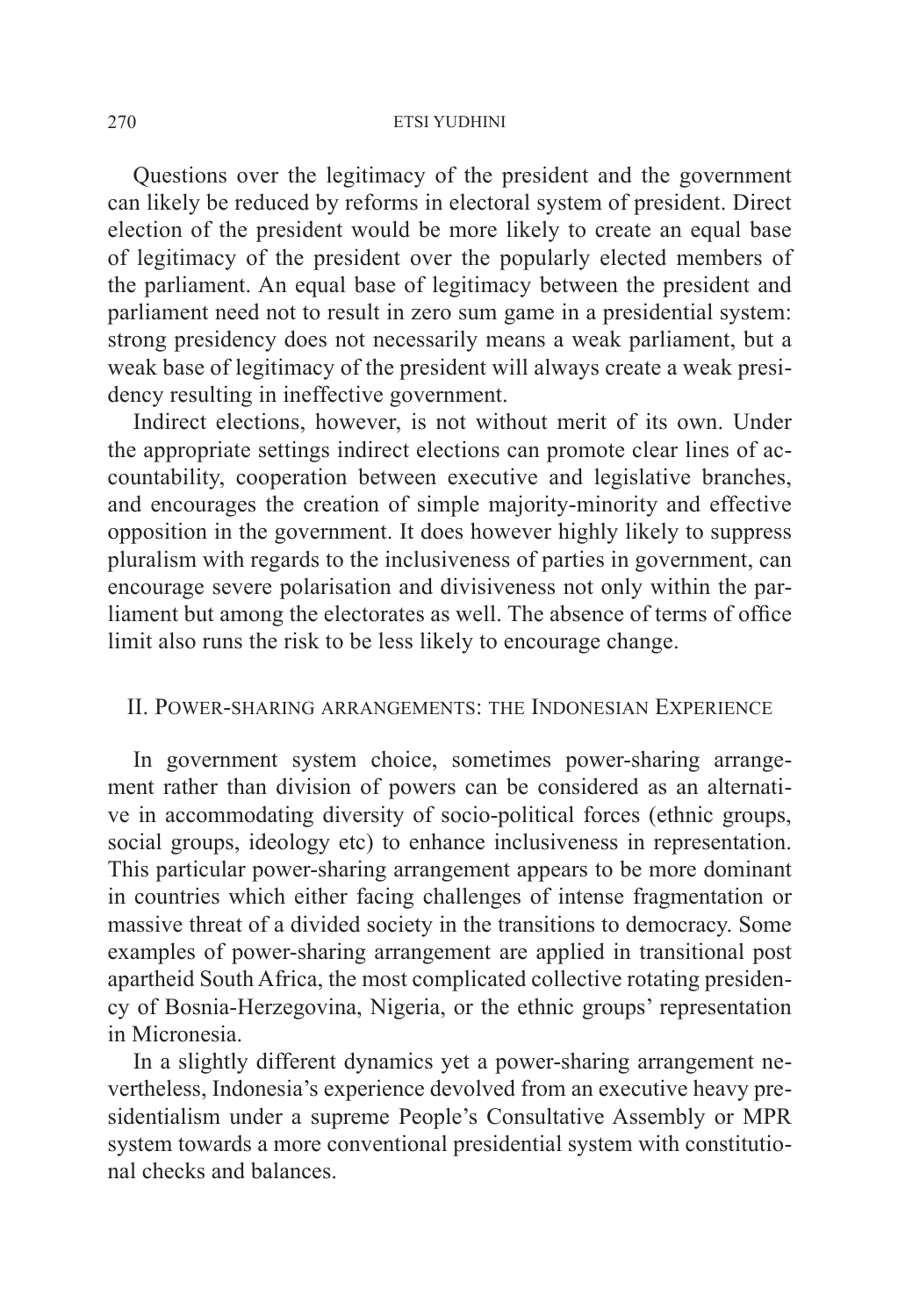During first President Soekarno's years since independence in 1945, the power sharing between the President and the cabinet were of the nature perhaps of mutual disinterest rather than a collective working government: the cabinet is representing party membership in the parliament, but the authority of selecting the *formateur* or person in charge for selecting members of the cabinet, is the prerogative of the President. Since the *formateur* will later become prime minister, this means that the configuration of coalitions in the government and policies, is beyond the hands of the parties themselves in the parliament. The cabinet can exclude any party from membership of the cabinet, regardless of their electoral performance in parliamentary elections, and parties do not have any authority to object of their own members in the cabinet. This in the end contributed to frictions between the President, the Prime Minister, the cabinet and parliament -to the point that both the cabinet and parliament are so divisive that prevent any government policy to be able to be implemented successfully.

The divisiveness was so severe so that the President and political parties were polarizing against each other, frictions and loyal opposition between parties prevented the parliament to function, and this opposition in the end was practically isolated themselves from policy making process. The instability and inertia in the national government in this period makes the system that was intended to protect diversity of social, ethnic, religious group and to maintain regional interests in a unitary state met a failure. In the outbreak of local tensions which derived from underlying dissatisfaction with Jakarta's policy, cabinet fell one after another and local struggle groups were suppressed as insurgents until the abandonment of the president-cabinet ministers system through the re-enactment of the 1945 Constitution in 1959 by a presidential decree. The establishment of a State of War and Siege military administration in 1957 which preceded the decree had paved the way for an executive heavy autocracy known as the Guided Democracy.

The inability of political parties to make working alliances with each other, even at the time that their existence is threatened, further indicates weakness within the party system. However, the dissolution of two political parties opposing the government Masjumi and PSI in 1960, was a sign of an authoritarian regime eliminating its political rival. Contributing factor to this tendency was that important decisions and policy in Guided Democracy was the outcome of negotiations between President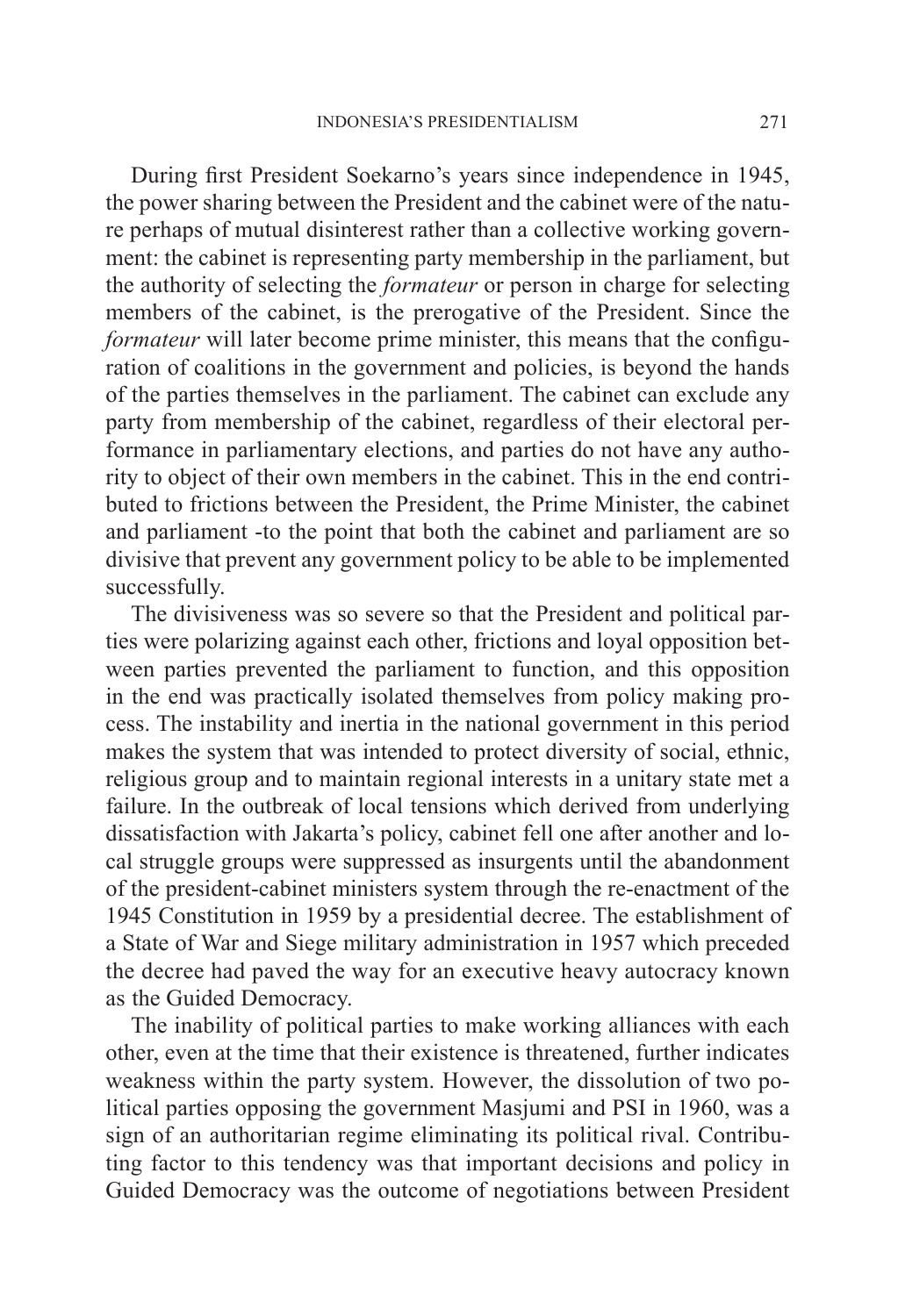and Army Leadership, whose political ambitions are unclear and virtually the only permanent force of the country. This makes the armed forces if allowed to become a political force would have ultimate advantage compared with any other political groups or leadership: free from having to justify its existence and often, are in the position to be powerful enough to exhort concessions in many forms from the civilian leadership. The military's role in politics to a large extent was due to their role in suppressing regional uprising, especially leading to the State of War and Siege in 1957 and as history attested, remains a dominant power in Indonesia's politics until the reform movement gaining its momentum after a mass riot in 1998.

## III. Ruling by Decrees: Dangerous impediment of Executive-dominant presidential system

The ability to make decision unilaterally without a chance for other branch to intervene would pose serious threat to representative democracy everywhere, and it appears to be more prevalent in an executive-heavy presidential system where division of powers between the executive and legislative branch of government are severely distinct. Other democracies safeguards against this by implementing veto rights, whereby an executive decision can be overridden by a threshold of votes in the parliament. In this regard, some implemented equal veto rights between branches where the chief executive can stop legislation passed by the parliament from being into effect. An example of a system with an executive veto rights is the United States' presidential system, where all legislation before it can be passed by both houses of the parliament must be presented to the President for approval, whom should provide a response within 10 days before it shall become laws if the President failed to respond with an objection or amendment. This veto right of the President can be overridden by a 2/3 vote in both houses of the Congress. The US system implicitly enables veto right to the legislative branch up until 1986 when the US Supreme Court declared legislative veto unconstitutional. The question in this matter then, is of whether veto rights would be the only options of preventing ruling by decrees? What if equal veto rights have become void, such as demonstrated in the United States political process, aren't there any other viable options that may be considered?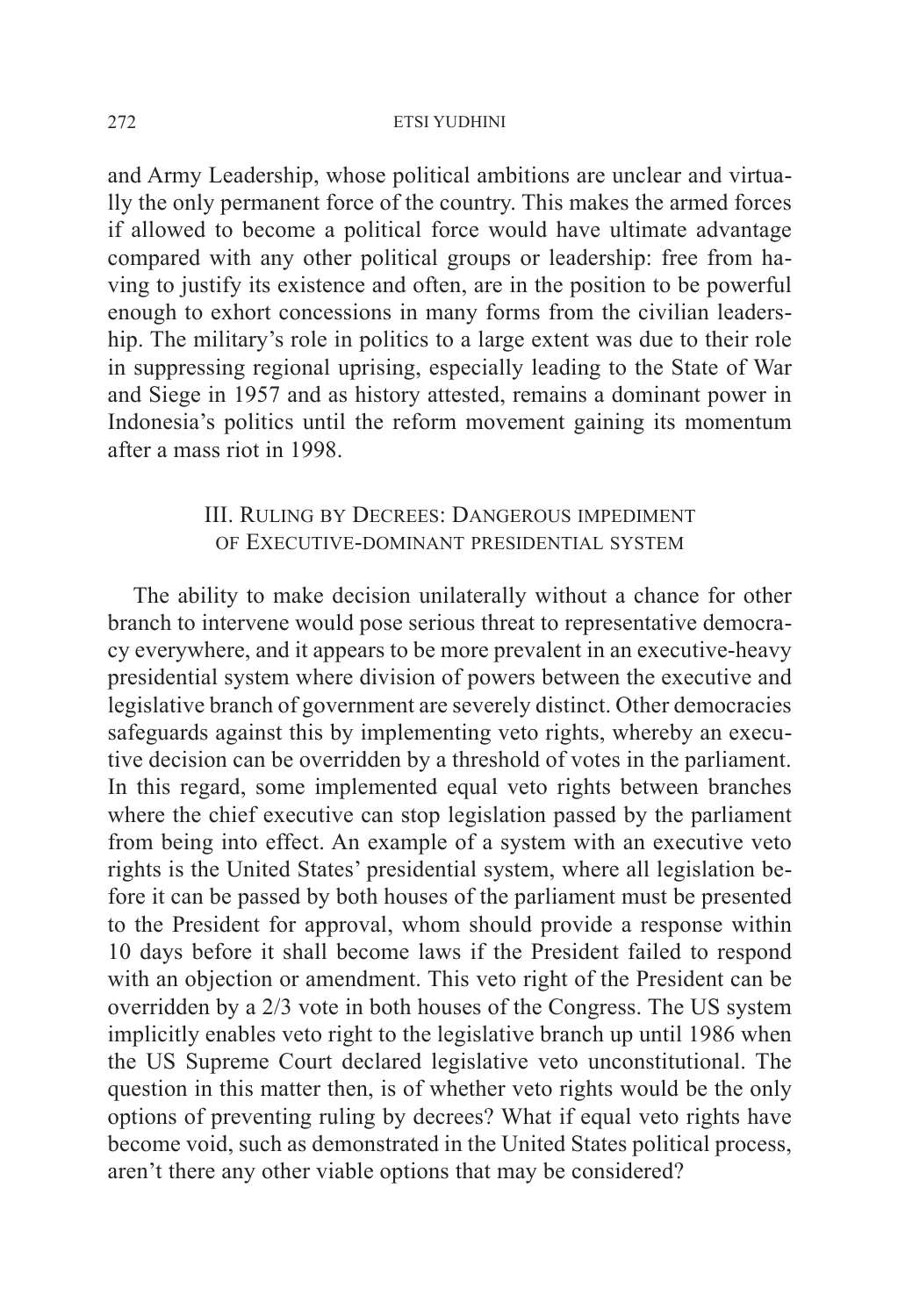In post-Soeharto Indonesia's experience at least, there is another option. Policy making processes in Indonesia's constitutional setting was designed in a way that powers to legislate is vested in the parliament, with no rights reserved for the President to veto laws passed by the parliament. However, no bills shall be passed by the House without a joint deliberation and mutual agreement with the executive. Only then, legislation can be passed by the parliament and sent to the President for signature, which within 30 days, it will become laws irrespective of whether the President had signed the jointly approved bill or not. Subsequently, the President must secure approval of the parliament for each state budget proposal, without which, the budget for previous financial year will apply. The President must also seek approval from the parliament on a number of key decisions and policies, such as decision to enter into agreement and treaties with other countries, in particular those of the nature which will have an effect on the state's financial burden and those which requires amendments or enactment of new laws. Appointment of some key positions within state bodies must also secure endorsement from the parliament.

Another crucial important measure against ruling by decrees relates to presidential powers in time of an emergency and the power of the President to dissolve the parliament, which opens the possibility of unilateral decision making and concentration of powers in the executive's hand. As part of major reforms in post-Soeharto Indonesia, further measures was being put in constitutional provisions to safeguard powers not to be concentrated in the president including in the event of state of emergency. In the event of a state of emergency the grounds of declaration of the state of emergency and governing authorities during this period are specified in legislations. A constitutional provision is added to the effect that even in a state of emergency, the President may not froze or dissolve the parliament and any government regulations in lieu of laws issued by the President at anytime must be approved by the House of the Representatives in their immediate sessions and if failed to secure approval such regulations must be revoked and declared no longer in effect.

Indonesia's transitions following an abrupt shift of powers from the first president Soekarno to its predecessor Soeharto would perhaps be a relevant example for how a state of emergency can be exploited in a way that ends up with succession outside constitutional boundaries. That the president was the casualty of the transitions was highly unusual, but the circumstances of how it happened perhaps were not. A lot of mystery surrounding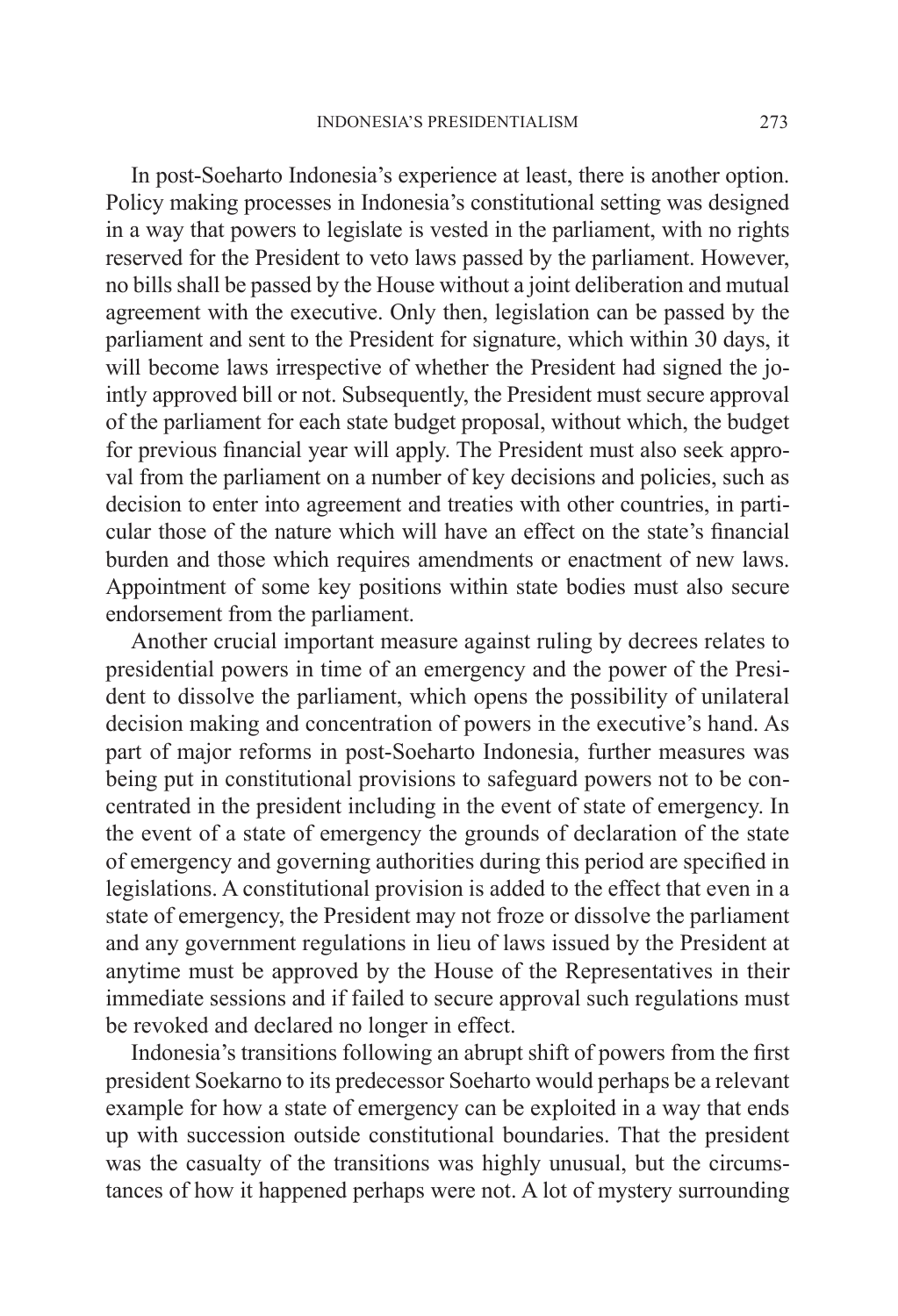this particular transitions in Indonesia's political history even now, as the military regime put a comprehensive tight lid over information coming in and out during the alleged coup by the Indonesian Communist Party in October 1965 when 6 of the Army's high ranking senior generals and one lieutenant, the aide of one senior general whom were managed to escape, was murdered. Many important documents of this period are missing and history writing was monopolized by the army from then on and for the remaining 32 years general Soeharto was in power. President Soekarno was held responsible for the failed coup and was put under a house arrest until the military regime in power can determine his innocence. Soekarno held the position that he was led to believe that his life was in danger in the coup and that the broad power mandate that he gave to Soeharto was temporary and had been withdrawn when he assumed leadership of the army and appointed new caretaker for the armed forces daily organization after the imminent danger was under control. During the next 2 years after the attempted coup happened the worst manhunt in history, where militarysponsored civil militias hunts down and claimed lives of communist party members and people alleged to be sympathetic towards them. The death toll was disastrous with estimates ranging from the lowest 50,000 (army police initial assessment) to the highest 1,000,000 lives met their tragic fate during that dark history of Indonesia, hundreds of thousands of others such as Pramoedya Ananta Toer had to survive detention without trial, among threats of starvation, torture and diseases in the detention camps, many survived to the fact that the army had their properties and valuable confiscated.

It was under the broad mandate of March 11 1966 executive order Soeharto held control over the country under army leadership, temporarily dissolved the parliament and arrested or prosecute many of its members whom were affiliated with the Indonesian Communist Party (PKI) or allegedly involved in the failed coup and called in a provisional People's Consultative Assembly (*Majelis Permusyawaratan Rakyat/MPR*) to be convened to establish laws under the state of emergency. The only senior Army highest rank officer surviving the murder, General Nasution whose daughter Ade was killed during the attempt on his life during the incident, chaired this provisional assembly together with other army leadership. It was under this assembly that President Soekarno was removed from office in 1967, based on the assembly's rejection of his accountability report over the coup, as summoned by this supreme body of people's sovereig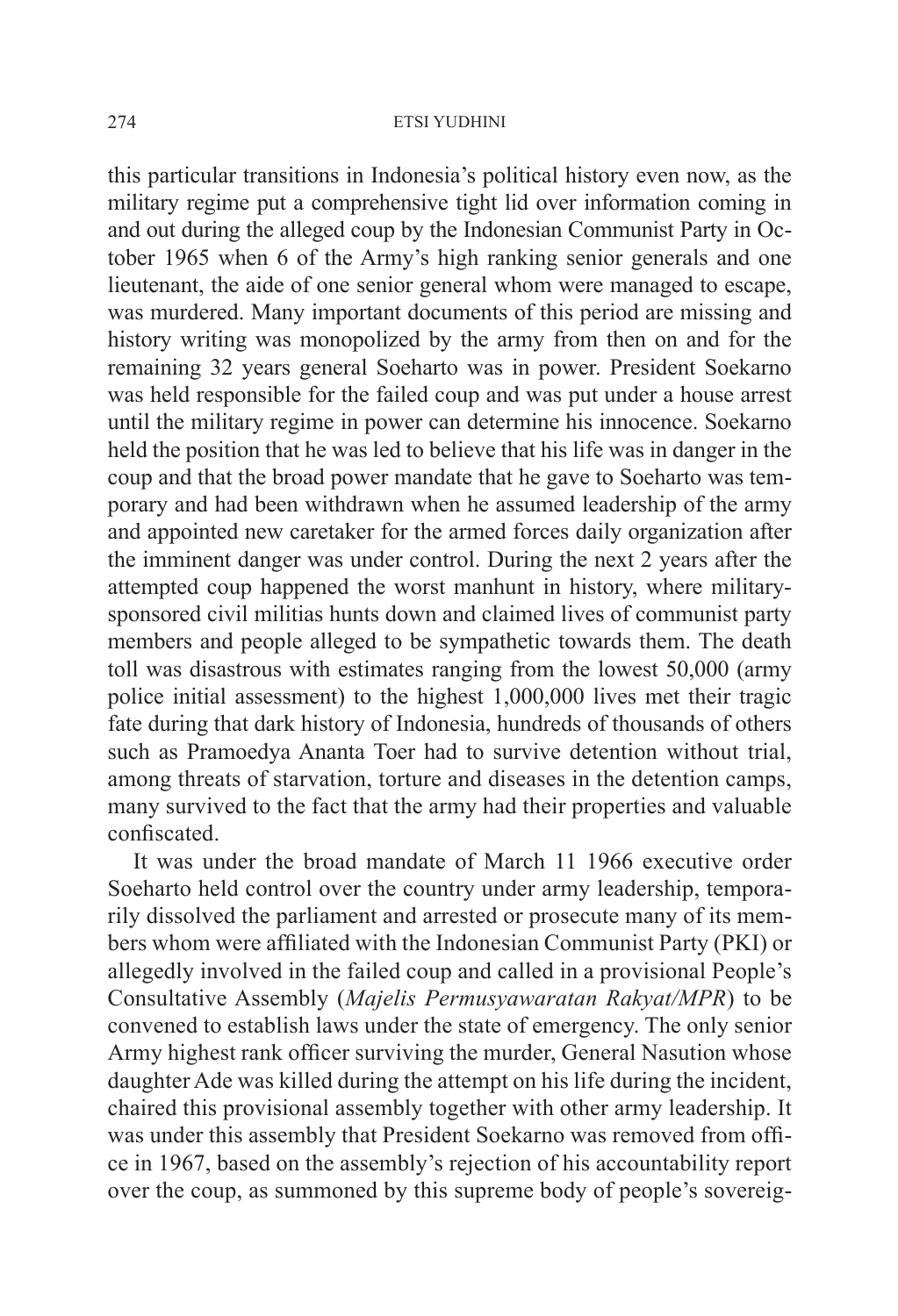nty under the 1945 Constitution. The ground for removal from office was that the Assembly was dissatisfied with the President's response to held the PKI —the fourth largest party as the result of 1955 General Elections—, responsible for the coup and punishing its members for it. After removing Soekarno from office this assembly then appoints Soeharto to continue exercising executive powers until a new MPR established after the general elections which was originally scheduled for July 1968. New election laws had been passed under army leadership in 1969, but it was not until 1971 the first new order general elections was being held, the reason for this was that Soeharto would not risk holding an election for as long as Soekarno was still alive: Soekarno passed away broken down and severely ill in June 1970.

Indonesia during Soeharto's 32 years leadership was run under meticulously arranged censorship to eliminate political opposition. Although under the 1945 Constitution as it originally enacted the powers to legislate was exercised by the executive in agreement of the legislature, however the legislative machinery was significantly weakened through a forced fusion of political parties into 2 groups: Islamic leaning parties, nationalist and a government and civil service political grouping known as *Golongan Karya or Golkar*, which Soeharto initiated and soon after become the incontestable party with more than 70% majority in all general elections after '71 elections. Criticism for the government was severely restrained and this in combination with poorly attributed legislative powers led to inactive, rubber stamping legislatures. Soeharto also 'fortified' the supreme body of people's sovereignty, the MPR, with appointed members of numerous elements as large as twice the size of the House of Representatives (*Dewan Perwakilan Rakyat/DPR*) in addition to 100 military and non-military appointed members of the 460 members House. The membership of MPR increased to 1,000 with at least 60% of the members was political appointees since 1987; only in 1999 MPR these numbers was reduced to 700 retaining only 238 appointed members and vacate the remaining 300 seats. In 2004 membership of the MPR, no longer a supreme body it once was under the Constitution as it originally enacted consist fully of elected members of the House of Representatives and the new second regional chamber the Council of Regional Representatives (DPD) of 550 and 128 respectively. This, in combination with heavy recalling and broad measures for censures led to a halt of political activism in legislatures that paved the way for policies running predomi-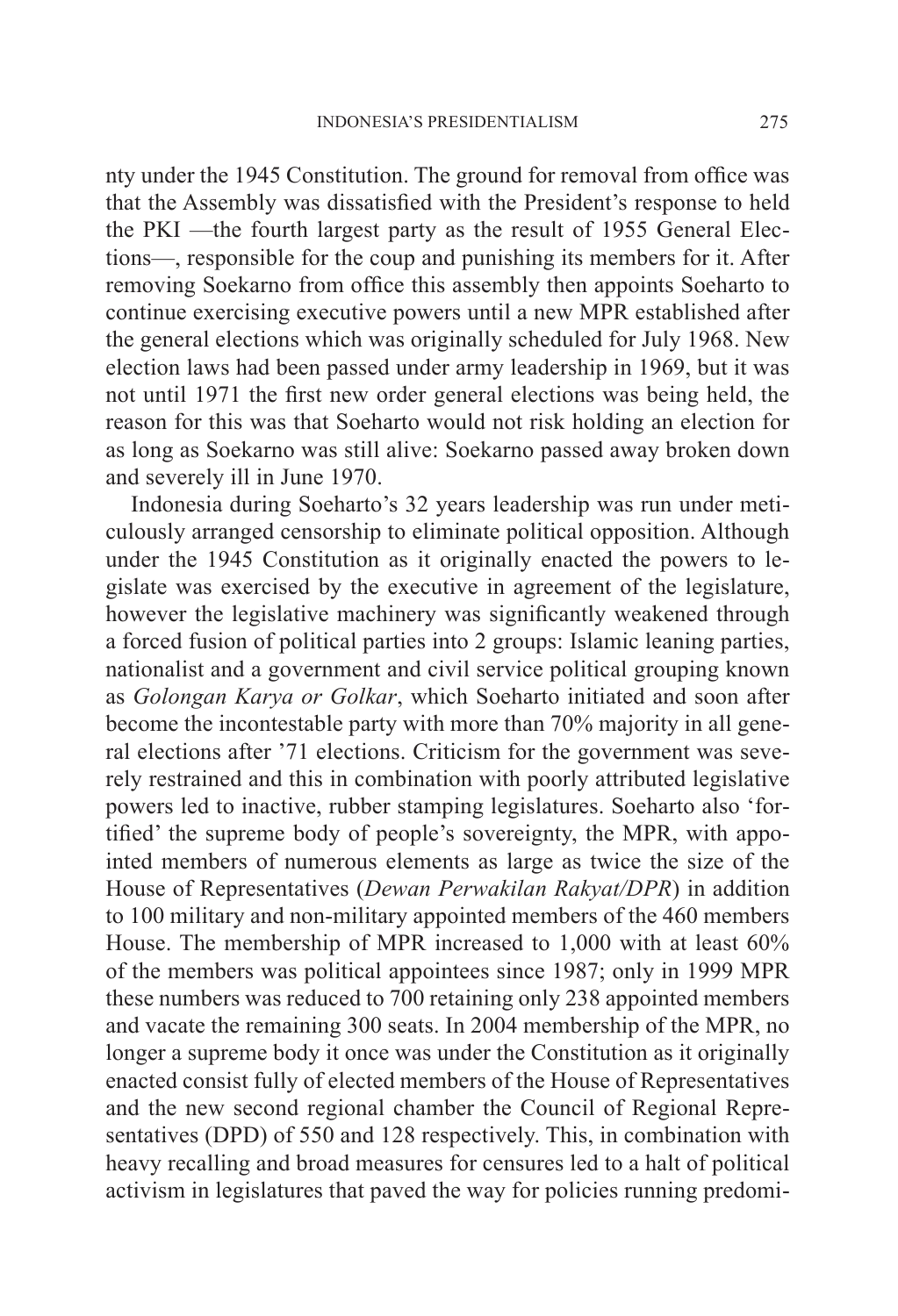nantly by executive orders and regulations, virtually without checks, to the point where legislatures passed laws identical to the president's directives and implementing regulations were overwhelmingly carried the status of executive orders and government regulations.

After president Soeharto's forced resignation from office following a mass riot in 1998, the Vice President Habibie replaced him on a transitional basis until new general elections in 1999 produced new government. During this transitions period some early reforms had begun to take place, but it was not until the new members of the MPR elected through that first democratic elections after 1955 were critical constitutional reforms began to take place in 1999. The first amendment to the constitution redirect legislative powers back to the House of Representatives with joint deliberation and mutual approval with the President, restore the rights for the legislatures to initiate bills with the requirement of president's approval removed and to restrict government regulations only as specified to implement laws. Further measures to safeguards against ruling by decrees were installed through the enactment of second amendments the year after, that when exigencies compels the President may establish government regulations in lieu of laws but such regulations must obtain the approval of the parliament during the next session which if not approved by the legislatures then that government regulation must be revoked. Procedures for establishing laws also are regulated by law, in which executive orders abolished and replaced with presidential regulation which further stipulated to be restrictively administrative in nature and no longer policy instrument as it was under the old system. Another measure against ruling by decrees is the addition of constitutional provision explicitly prohibits the President from freezing or dissolving the parliament.

### IV. Electoral system design: building the infrastructure of legitimate presidency

Electoral system in presidential election have close relation not only with what are desirable base of the president's claim to power and legitimacy, but also how this could encourage a wider base of constituent as well how it could appeal to the electorate and their expectations in accountability of presidential institutions. How an electoral system is designed to encourage and promote and how this will work in practice,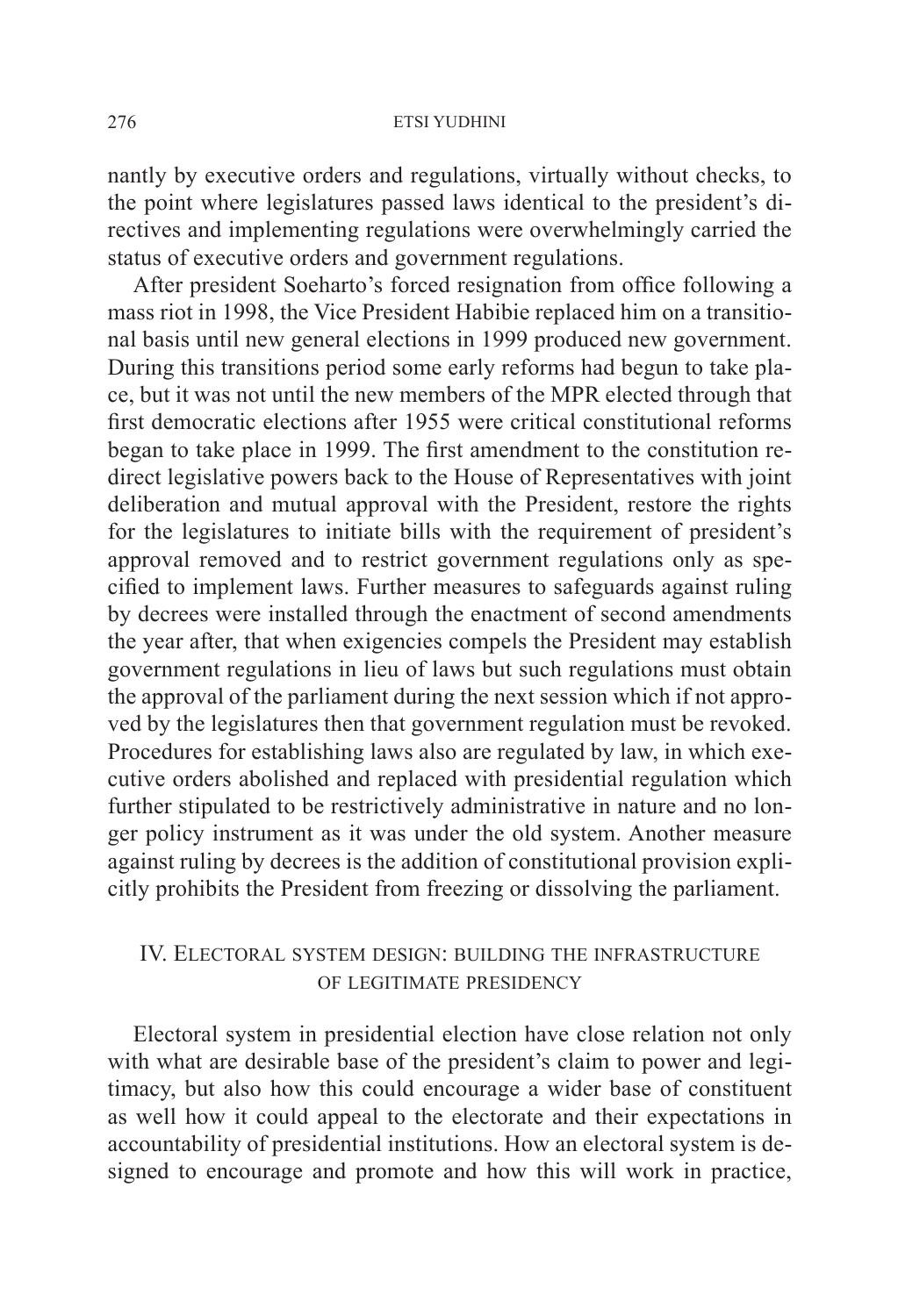however is not without its limitations. One example is the limit of how electoral system design can assist in creating a linkage between the elected representative and the electors they represent. Another is the limit of how electoral system can protect elected president from questions of legitimacy, even how electoral system can protect election result from the same question over its legitimacy. Other limitation relates to the nature that electoral systems are decided through a political negotiation, and politicians involved in this process in effect can limit the options available for the system.

System alternatives for electing the chief executive falls into two broad categories: direct popular elections and indirect election through representative body of the electorate. Direct popular elections are often believed to be more likely to encourage candidates to appeal support from a wider range of constituencies and promoting constituent's involvement with public accountability of their elected leaders. Indirect elections include for example election of president by a representative assembly, designated electoral assembly or other institutions whose membership may be elected or appointed. Examples of this system are those implemented in Greece, Botswana, Guyana, Suriname, Micronesia, Kiribati, China, Vietnam, and prior to 2004 in Indonesia. Having significantly narrower size of electoral bloc, criticism of indirect election system focused on concerns over transparency of the process, how fairly represented are the constituents in this electing body and questions over legitimacy of the result. Due to smaller size of the electoral body, concerns over the risk of irregularities and political cow trading are higher in indirect elections. Supporters of both options have valid points and arguments, and despite criticism of each of these two election options, both are facing similar risk, and none is fully secured from risk of system of a down ever happening. The resulting government cannot claim —at least not without challenge— that one is more legitimate than another based on different electoral systems under which they were elected to office.

## V. Nation-wide direct popular elections: people's voice, people's choice

This is not to suggest that indirect elections or mixed system is of a lesser legitimate system, it is one of the options of ensuring fair represen-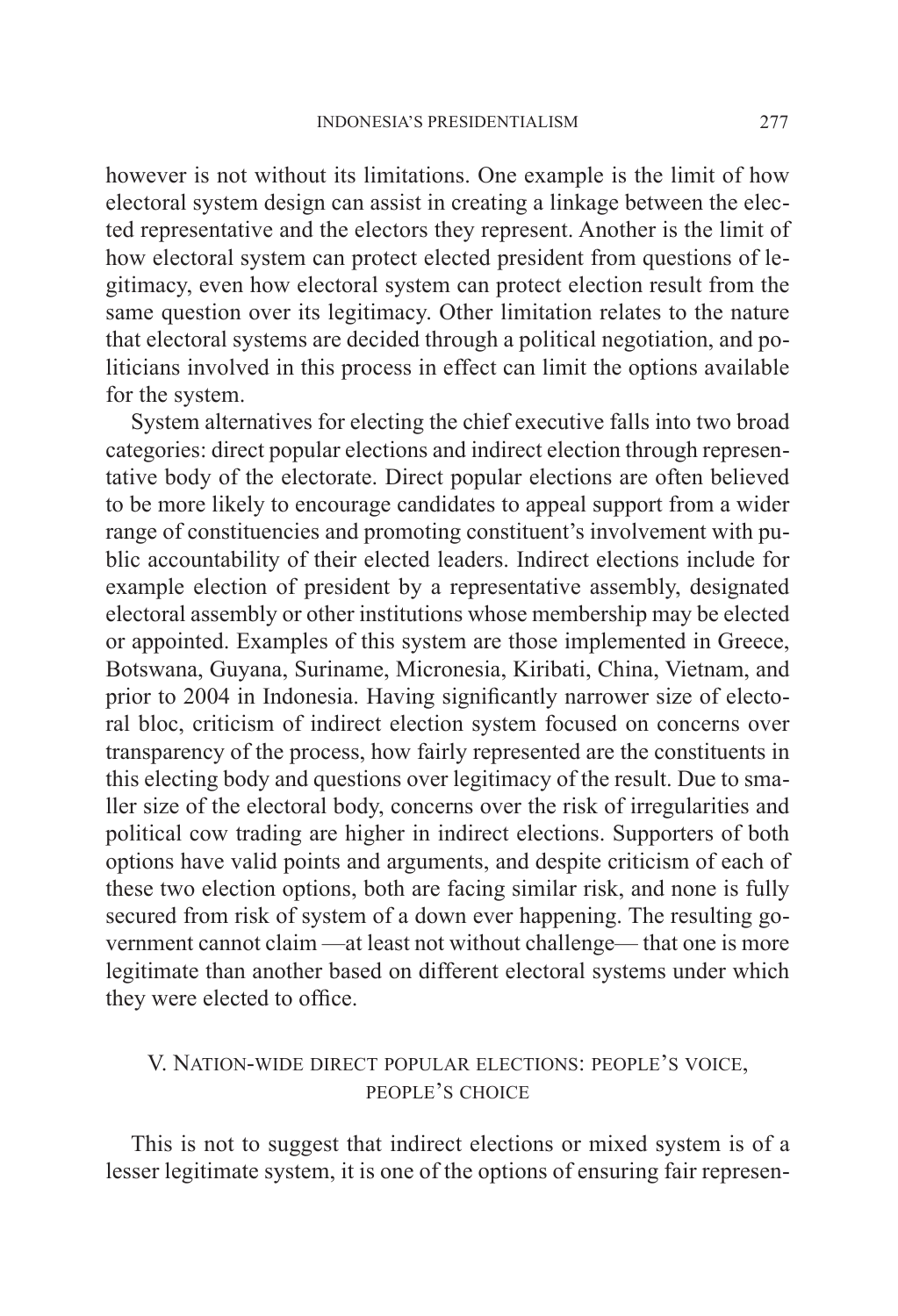tation of wide range of constituencies with diverse and overlapping aspirations. From the representation point of view, direct vote is more likely to give the electorate free and fair chance of choice: which candidates they see as most suitable to represent and to channel their aspirations into government, which offers a different choice than the political parties they choose for the parliamentary elections. Whether it will be aspirations relating to pluralism and diversity, ethnics political and social development, regional agenda, gender equality, minority group's rights and representation etc, each elector will be able to decide their choice of government leaders based on their own preference and priorities of issues.

From the candidate's point of view, in comparison with election by the parliament direct election will give a strong incentive not to rely too much on the support of their traditional base of supporters: party leadership who is able to negotiate the outcome of the election process in the parliament. This sort of complacency, if left unchecked, could lead to politically stagnant representation: since it will be very likely that the election of the President will be a mirror of party competition in legislative elections.

In Indonesia a striking example of this is the longevity of presidential term of former president Suharto. The People's Consultative Assembly (MPR) whose membership was overwhelmingly dominated by Golkar —a party whom Suharto was its patron— in addition to growing number of appointed functional group and regional representation, re-elected him for consecutive terms following each of six general elections since 1971. There was no room for other candidate to compete in this indirect election: political practices was so tightly controlled each five years election time the winner had been known so as to make nomination process appears unnecessary. When the MPR again anonymously supporting Suharto's presidency following the 1997 General Elections, public opposition and dissatisfaction was quickly turn into mass protest and riot in 1998, which led to his disgraceful resignation shortly after that. This experience motivated a rapid reform since that period, including an overhaul change of electoral system, a limitation of terms in office of five years and may be re-elected for one further term only, through constitutional amendments that was finalised in 2002, new legal framework concluded in 2003, and the first direct election of president was held in 2004.

Under the new system Indonesia's president and vice president are chosen directly by the constituents as a single ticket nominated by par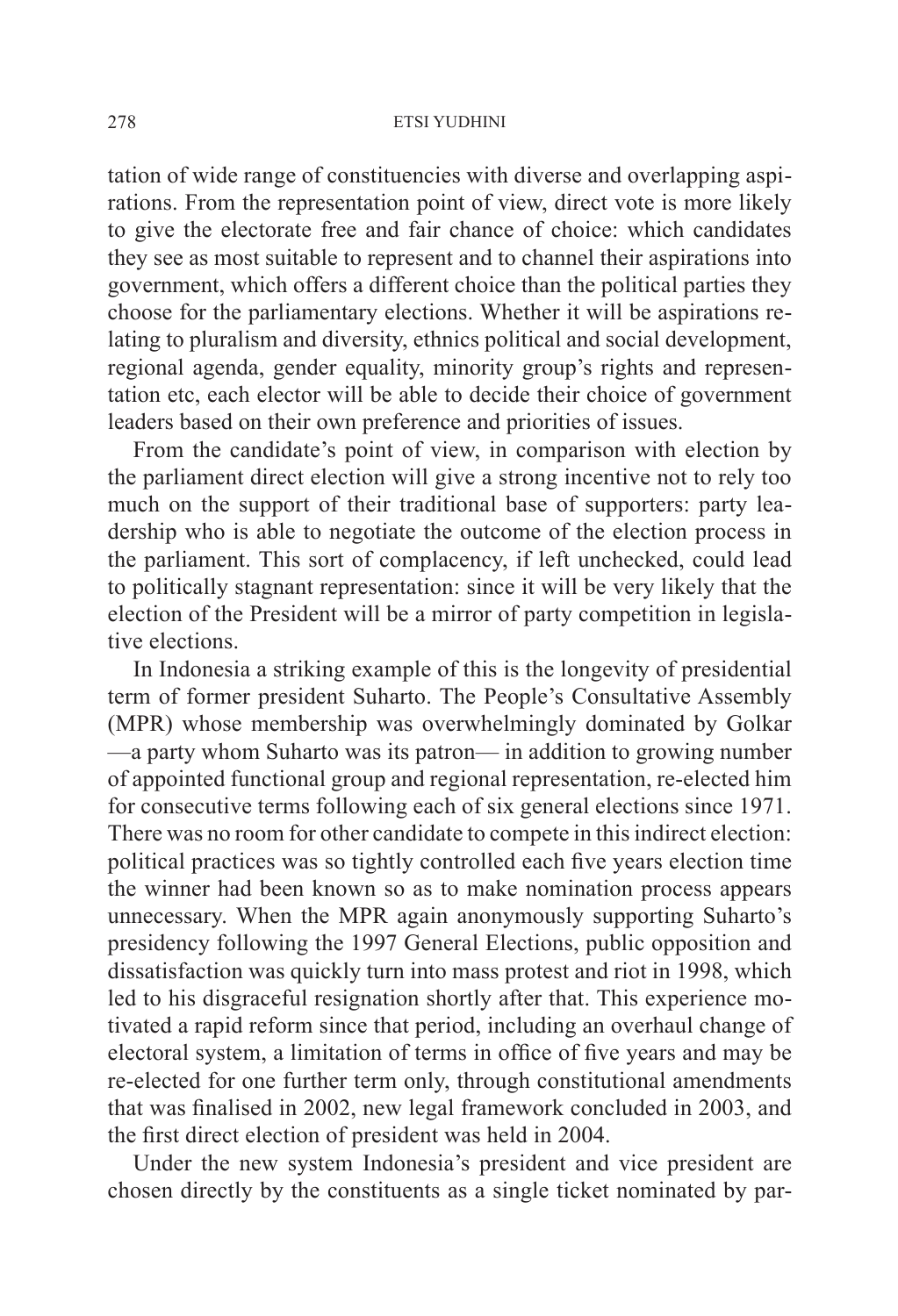ties, to win the election the candidate must poll more than 50% of the total number of votes in addition to at least 20% votes in more than half the number of provinces. In the event that no ticket meets this votes and distribution requirements, the people will choose between top two tickets in a second round run-off election, where the ticket with the highest number of votes will be elected as new president and vice president. In ensuring a President elect to be produced, the distribution requirements has been deliberately removed from the second round run-off election.

In relation to electing the president there are some school of thoughts suggest that presidents elected to office whom have come from parties holding a majority in the parliament to be more favourable in terms of effective government. This issue has been one of the crucial issues considered throughout the debates in the parliament at the time of drafting new implementing legislation to establish direct presidential elections in Indonesia. Different views were put across and arguments thoroughly debated until a reasonably common ground emanates from the negotiation table: a threshold for nominating tickets for presidential election are desirable, yet it should not be prohibitively high in that it will restrict nomination only to a couple of largest parties.

The qualifying threshold for nominating a presidential ticket that was agreed was either 15% of the House of Representatives (DPR) seats or 20% of votes in the most recent DPR election. Even if the votes were evenly distributed between parties, this will limit the number of candidates in the presidential election to 5 or 6 tickets, while without a very few largest parties whom can attain a majority in the parliament, none since 1999 democratic elections —in 1999 and 2004 the single largest party in each elections PDIP and Golkar only polled 33.74% and 21.58% (33.12% and 23.09% of DPR seats) respectively—, it is very unlikely that there will be fewer than 2 tickets running for president. Result of 2004 DPR election produced only 2 parties Golkar and PDIP which qualify to nominate without a coalition under this threshold, and only Golkar qualifies for both criteria, despite of 66.2% of entire electorate had distribute their votes among the top 5 parties in 2004 (80% among the top 7). If results from 1999 elections is simulated under this threshold it would have qualify only the top two automatically, regardless the fact that much higher percentage 86.6% of total votes were distributed among the top five.

This relatively low threshold is deemed suitable for Indonesia in current time, after more than three decades party politics have been manipu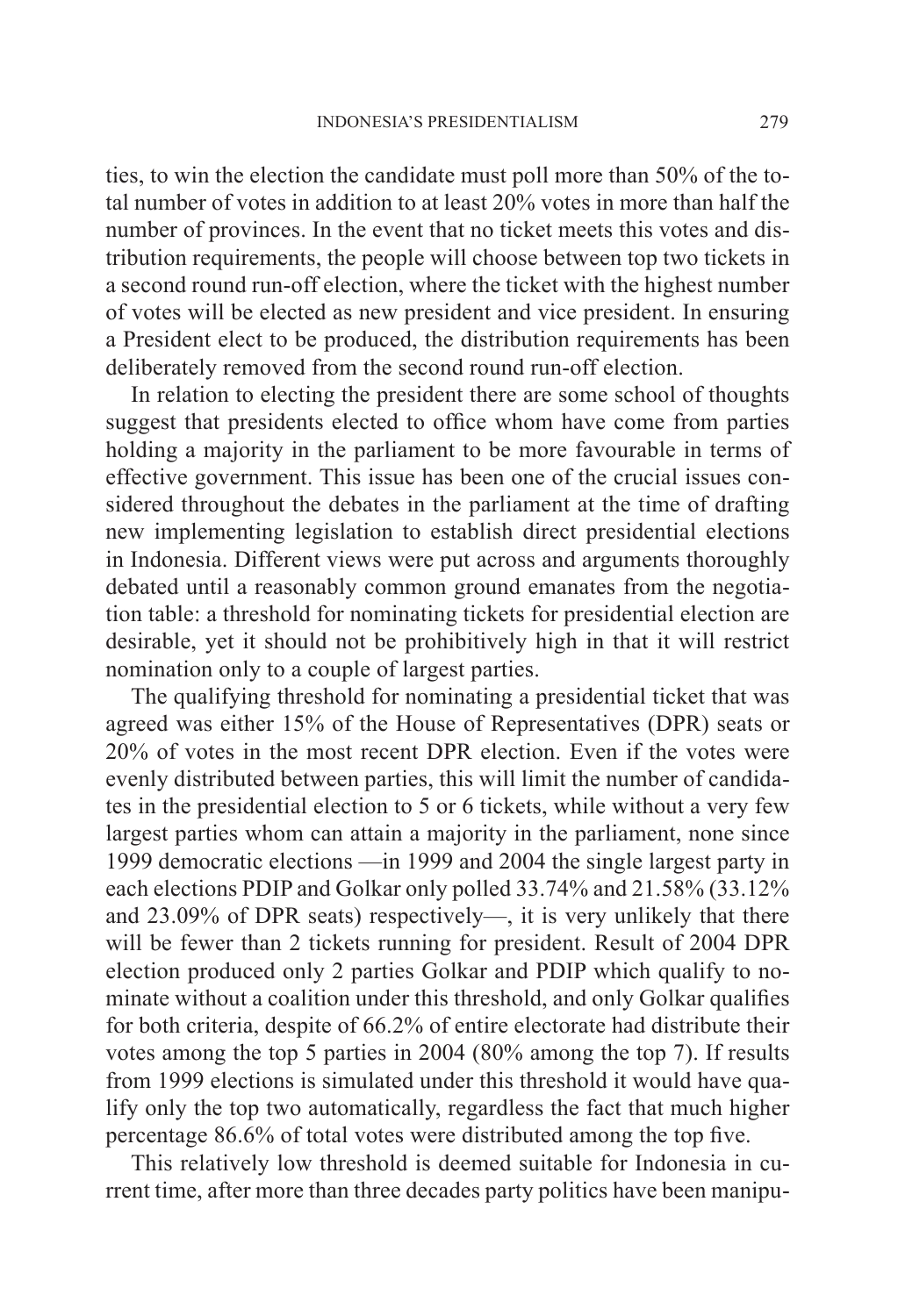lated in such a way it produced mounting dissatisfaction and frustration with the exclusive representativeness in politics, despite the overwhelming majority of one party. It seems refreshing to have the freedom and real choice for a change.

And a change indeed, Indonesia's first directly elected president, Susilo Bambang Yudhoyono had won the second round run-off election over the incumbent Megawati Soekarnoputri, was nominated by an entirely new, smaller party in the parliament. His running mate Vice President Jusuf Kalla has since won leadership of the Golkar party, however, he was not running the Golkar ticket in the last election. President Yudhoyono policies the last four years has been reasonably supported by the parliament with few exceptions, such as the ever unpopular policy relating to reduced government subsidies on fuel. It's highly likely that President Yudhoyono will seek re-election next year, it will be interesting to observe further of how important party strength in parliament would affect presidential election's outcome and the resulting government effectiveness, and if it is desirable should the restriction be left to legislations or the "market", the electorate to decide?

Still in relation with the change in presidential election system from MPR-elected to direct popular election, the removal from office procedure of the president and vice president also was reviewed to commensurate with the shift in powers attributes resulting from direct election. To protect the directly elected president from being removed from office unilaterally by the parliament on policy ground, the Constitution was amended to include the provision that a President and Vice President may not be removed from office unless proven to have breach the law through either treason, bribery, corruption, other grave criminal offence or moral turpitude, or has ceased to meet the qualification to serve as President. The procedure for removal from office involves the Constitutional Court to investigate, conduct trial and make a decision that the grounds upon which the House of Representative's motion to impeach to be legally well-founded. Only if the Constitutional Court decides that the President is proven to have breach the impeachable charges under the constitution, then the House of Representative may proceed to submit the motion to impeach to the MPR for decision. Decision of the MPR to remove the President from office requires the approval of two third (2/3) of at least three quarter (3/4) total membership of the MPR present. Decision to remove the President from office can only be taken after the President has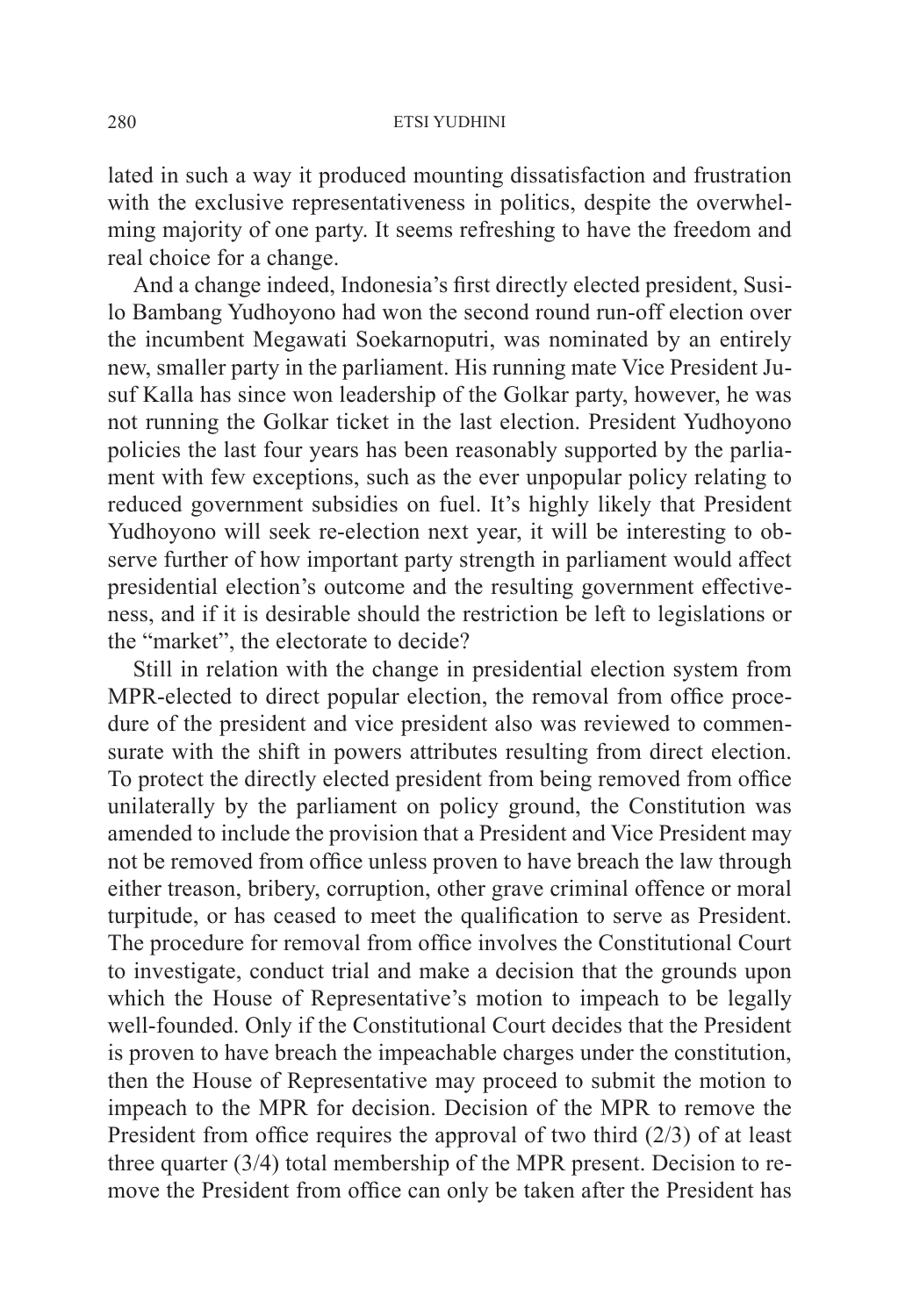been given the opportunity to provide explanation to the plenary session of the MPR.

### VI. Bottom-up approach in party nomination in presidential election

Considering the important role of nomination in electoral representation, perhaps it's worth a closer look, particularly the internal process of choosing final candidates of the party. To encourage wide range of constituents support for the candidacy, the role and involvement of party members in the region would be crucial in making the decision of which candidate are most legitimate to run in the presidential elections for the party. This aspect of presidential election implementing legislation can be optimized to encourage wider support from party members in the regions which also represent diverse ethnic background and constituencies.

The current provision of party nomination of candidates in Indonesian direct presidential election law is non-descriptive, except that it is advisable that the internal selection process would be conducted democratically. In 2004 elections each party were having different approach, Golkar for example was experimenting with decision making procedure for the final ticket in the presidential election through internal party convention in Jakarta. Others such as PDIP was making this decision through their internal procedure, most parties had made this selection process strictly internal and without much information of the process were being made available for the public. Comments that the internal process of selection of final ticket was ignoring regional input to the process, lack of transparency and not sufficiently democratic appeared in some media at the time.

One option is through establishing an unambiguous procedure based on the current principle of a democratic internal party procedure in selecting a ticket for the presidential election. To be politically meaningful, the provision of this matter should encourage parties to empower party members in the region to be involved in the selection process and that a candidate for this internal selection is possible to be proposed by the regions. To prevent this process to become a mere formalities, parties should also be encouraged to ensure the credibility of the internal process by a commitment that regional input and aspirations will effectively be reflected in the final ticket that will be running in the direct presidential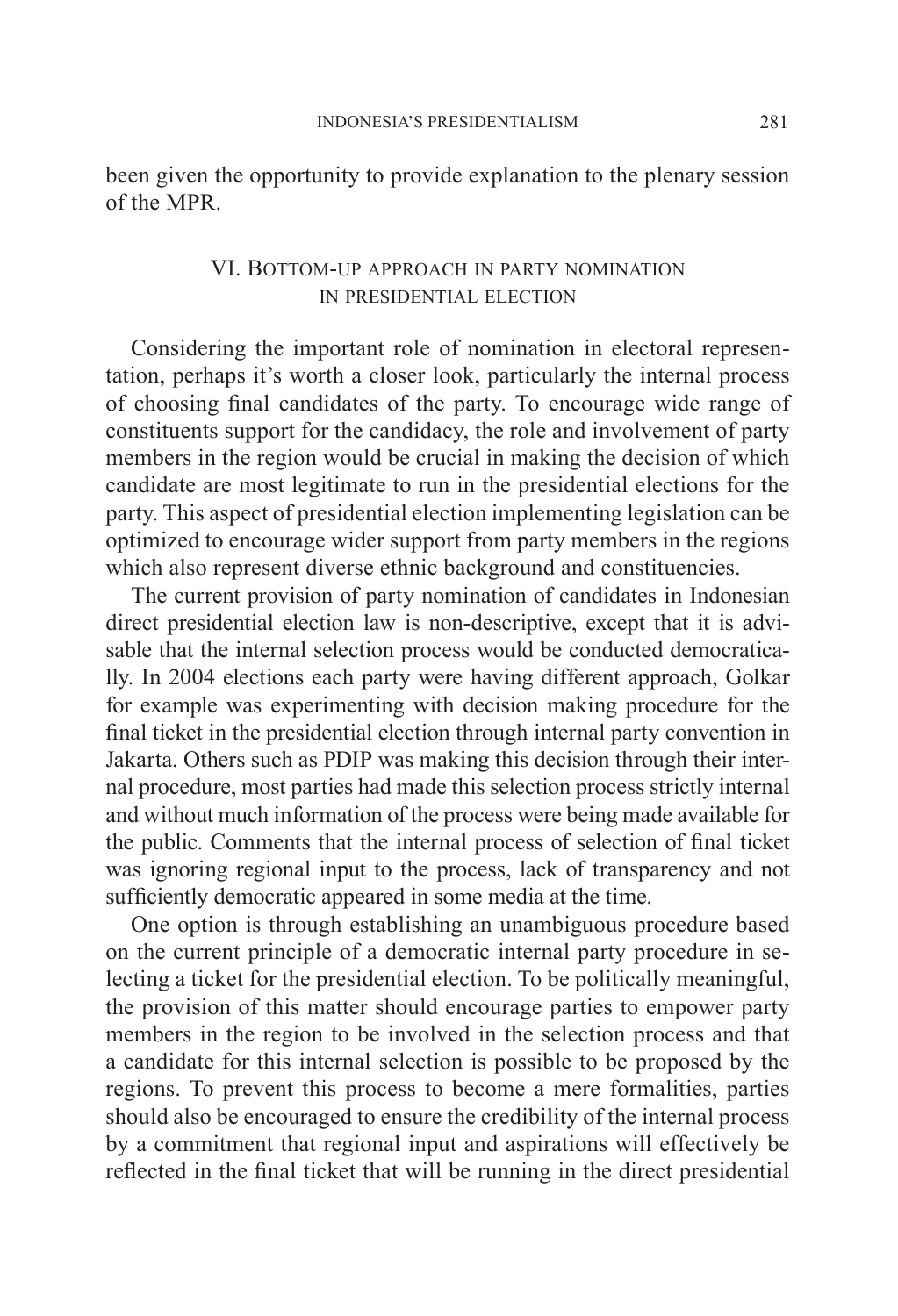election. A democratic, transparent, equal opportunity in nomination of candidate selection would be essential also to enable independent candidates to be nominated in the election through political parties. This and the incentive with regards to regional interest and aspirations to effecting outcome of this internal selection process perhaps can be considered as an option to encourage a more democratic culture in the party system. An approach that perhaps worthy of a further discussion as an alternative for democratization of party nominating procedure, is an option to apply an internal primary election to choose the party's ticket in the direct presidential elections. Ideally, all party members would be entitled of a vote in the primary, and preferably with the same value of that of party leadership. If the integrity of the process can be justified, for example that promising politician's chance to win party's support for candidacy would be just as good as party leaders nominated in the same selection process, this option might enhance the legitimacy of the party's candidate in the elections as well as contributing to the long term goal of strengthening the party's cohesiveness.

# VII. THE CRUX OF EQUALITY PRINCIPLE IN ELECTORAL representation

To provide ways to promote 'freedom' and 'fairness' in presidential elections system perhaps considered not a simple task to address in the electoral system design. Nevertheless, to ensure 'equality' in electoral system, at least in Indonesian context, is proven to be even more problematic. Reason for this is perhaps because of the rapid development of direct election over the last few decades have provide reasonably sufficient scholarly options and references for establishing standards for democratic, free and fair elections. Equality, is arguably a less clearly defined concept and strategies for it requires careful examination of local context and challenges compared with the more or less universal concept of freedom and fairness in elections.

In Indonesian electoral representation context, to exercise the value of equality in electoral representation would require answers to a convoluted challenge: the Java – outside Java representation. With more than 60% of Indonesia's population are in Java (6 provinces), and less than 40% in the rest of the archipelago (27 provinces), the disparity is so big to the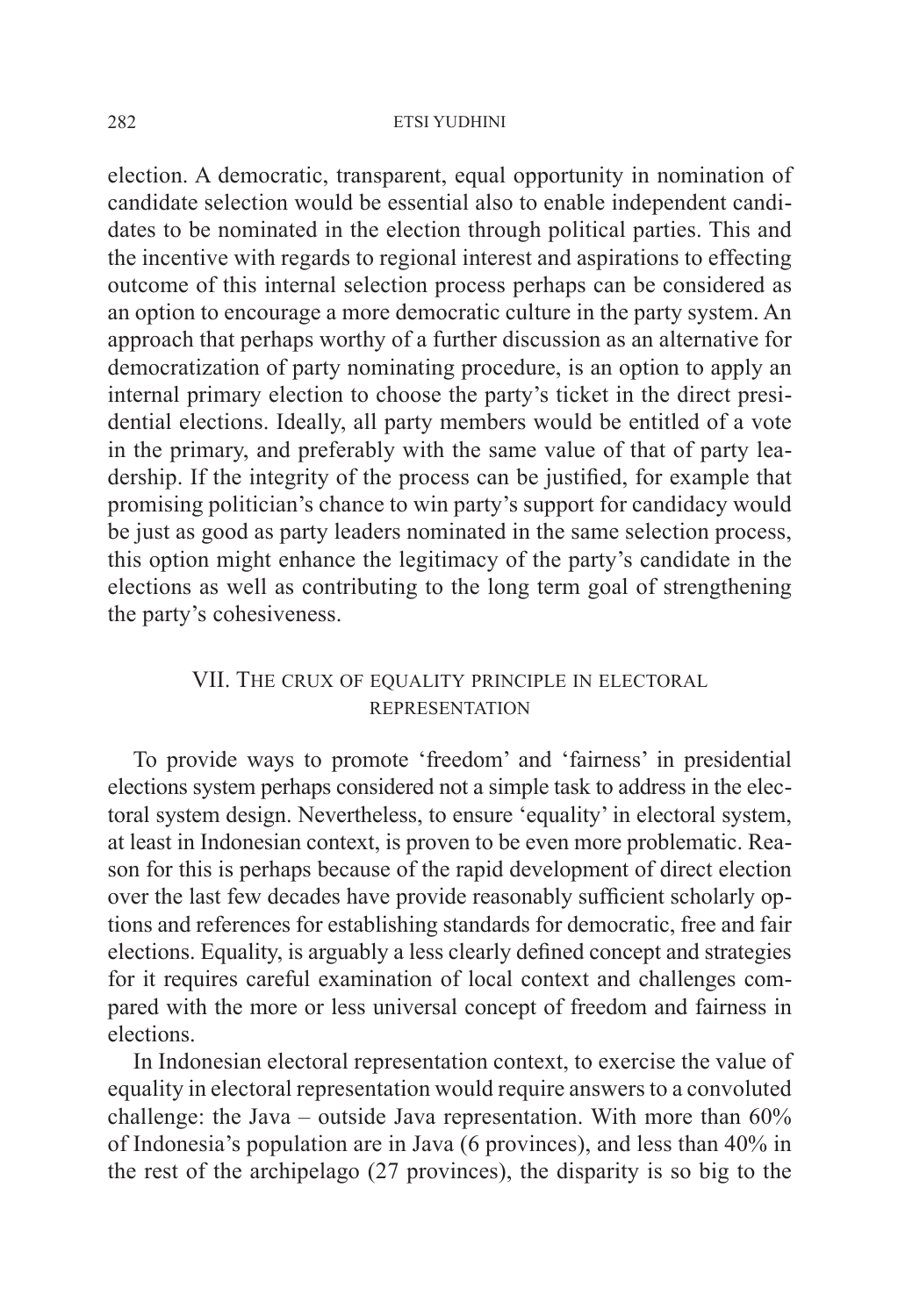effect that any conventional proportional representation system would be arguably disproportional. One vote one person is not necessarily one value within Indonesian context: magnitude of 50% +1 simple majority or even absolute majority rule would have a mere 5% margin over the whole Java vote. This limits severely the options that can be taken to correct this disparity to incorporate equality of representation in presidential elections. To create new value to offset this disparity, although hypothetically possible (i.e weighing of votes with different quantum towards proportionality), run the risk of pre-empting animosity of the legitimacy of the formula used.

Compromise approach to compensate this disparity in Indonesia's current general elections law is by incorporating a distribution requirement 20% votes in more than half the number of provinces in addition of polling more than 50% of the votes in the presidential elections and by using two different electoral representation system for two chambers of the national legislatures: proportional multi member district for 550 membership of the House of Representative (DPR), and a fixed 4 seats for each province regardless of size for the new Regional Representation Council (DPD) elected using single non transferable votes in each province. In this compensation scheme, 60:40 ratio are the Java-outside Java balance in the DPR and approximately 20:80 ratio in the DPD, which if simulated with seat acquired comparison this would compensate up to 7.5% more for outside Java regions for balance of up to 52.5: 47.5 which still have advantage to Java under simple majority system of decision making process. Challenges toward this compromise approach, is further exacerbated by the condition that this compensation scheme would only have significant value for the outside Java regions in affecting policy making if both chambers have equal powers, which in this case in Indonesia it is not, the DPR is the sole legislative power while the DPD's powers are very limited to advisory role. A more satisfactorily answer to solve this challenge in equality in electoral representation, apparently would continue to have to be explored, whilst an approach to institute this equality principle in presidential election seems a further long way to solution.

Perhaps it is worthwhile to emphasize limitation of what electoral design can contribute to electoral politics, and to democracy itself. Although electoral system design could have affect the probability of certain changes that will affect electoral politics, however in practice it cannot or to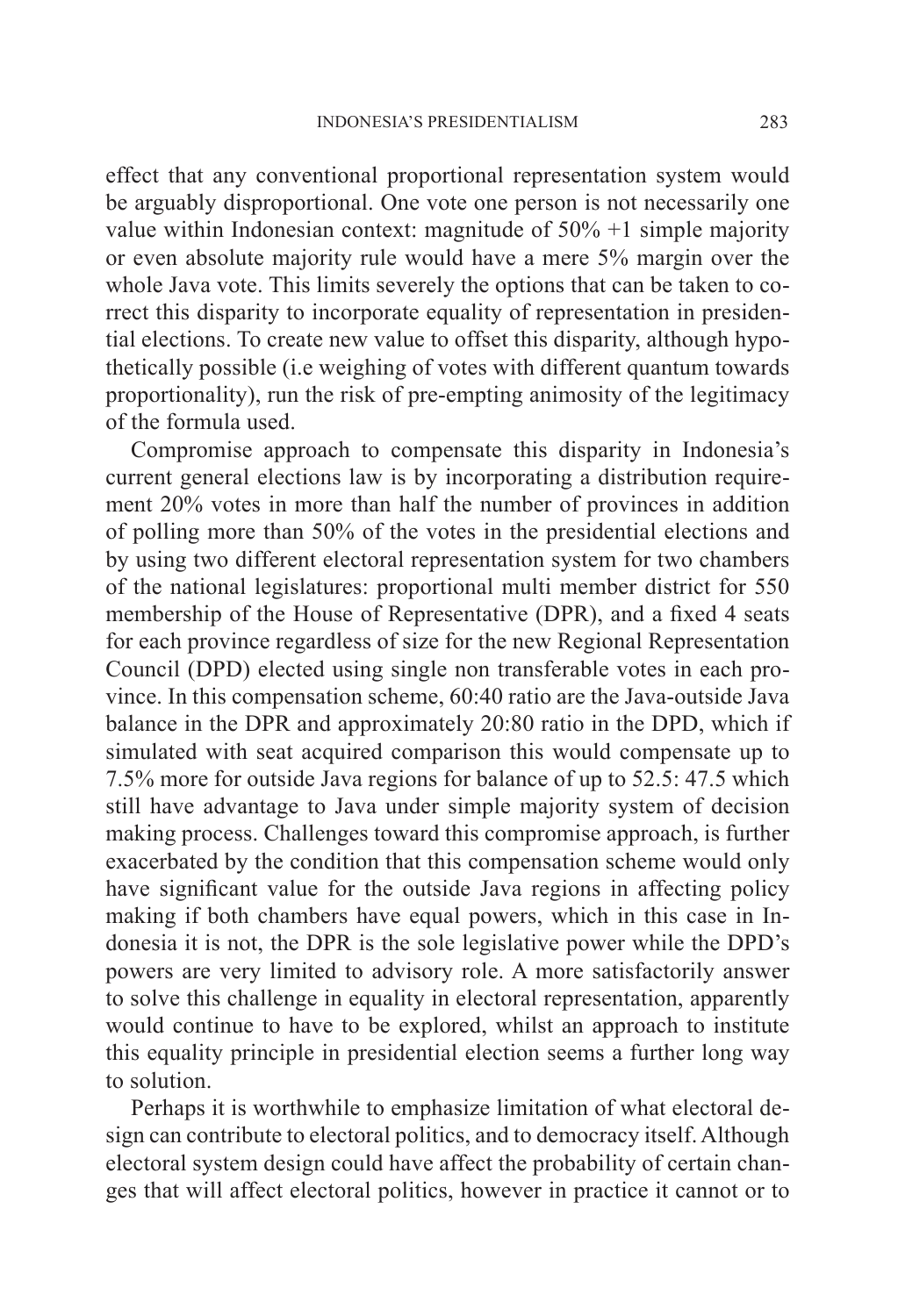the best have limited ability in effecting such change: as what is pertinent in the success of electoral system is what the outcome means for the constituent themselves and how it affects them. Electoral system as its own is an administrative process of political recruitment; therefore it cannot be expected to bring about the desired changes expected from the leadership: it is the leaders and the constituent who are able in effecting such changes. Electoral system is a part of key implements of representative democracy, however like in a process of any system, it cannot and should not be regarded as representation itself, for an electoral system cannot substitute either representation (democracy) or the 'demos' itself.

# VIII. Establishing a Judiciary for Solving Political Questions: the role of the Constitutional Court

In democracies around the world, disputes and questions often arises between parties, government as well as citizens over various issues of political nature that inevitably emerge as the interactions between them become more complex and interests in conflict with another. Dispute over elections result in the United States in 2000 presidential elections for example, or the similar dispute over the result of the recent election in Mexico. Other examples includes cases where a group of citizens put forward a request to dissolve a political party which they deemed to have to promote unacceptable values or messages that threatened democratic principles, or in the event of conflicting authorities between government bodies or cases where citizens seeking justice over their constitutional rights that have been violated or denied of exercising them. Would the Supreme Court, administrative court be the appropriate judiciary to turn to in these cases? Would the answer to these questions or the solution for the dispute are questions of legal issues or political in nature?

In the experience of Indonesia, and to an extent in the United States as well, the judiciary with the highest jurisdiction—the Supreme Court appear to be reluctant to make decision on cases of a political nature, where the problem in question is not to solve legal dispute but was more of seeking legitimacy over a political disagreement. The nature of some cases involved violation of laws or offences whose litigation are perhaps rather straightforward; others requires interpretation of what actually certain provisions in the constitution or particular legislations means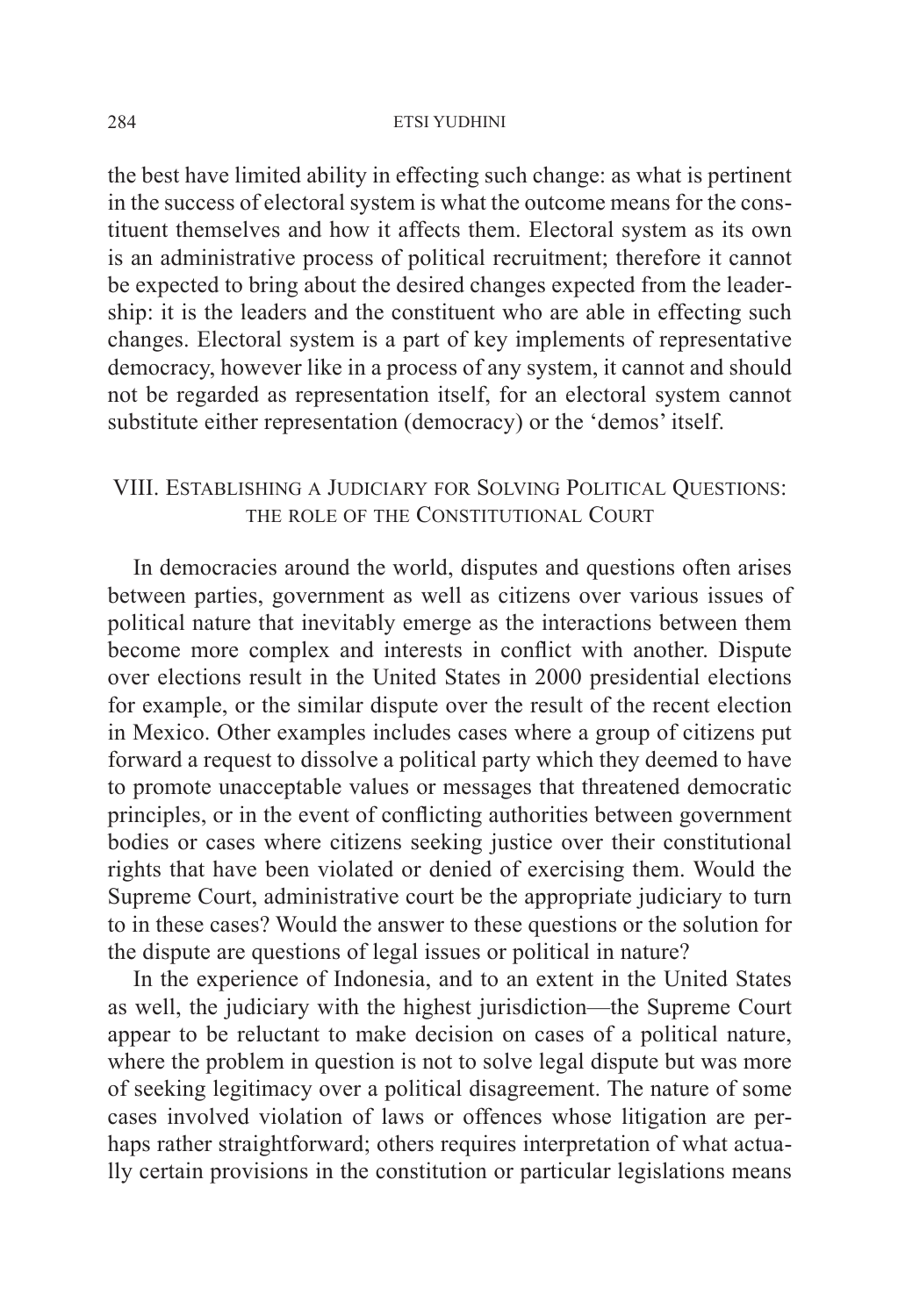politically, what does it binds or where exceptions beyond what can be read between the lines of those provisions. These questions of a political implication perhaps outside the boundaries of law enforcement justices would comfortably offer, other than his or her subjective opinion about the matter in question.

As a part of fundamental constitutional changes in reforming its system of government, Indonesia decided to establish a new Constitutional Court as separate from the Supreme Court, each with its own jurisdiction that are distinct to each other's. The Constitutional Court has powers of judicial review on constitutionality of laws, resolving disputes relating to constitutional powers of state institutions, to make decision for the dissolution of political parties, deciding to resolve dispute over election results, plus the duty to rule on motions to impeach the President and/ or the Vice President upon the request of the House of Representatives. Recognising its distinctive nature of duty and jurisdiction, the amended constitution further set down recruitment criteria of the nine Constitutional Court justices: three justices shall be nominated each by the Supreme Court, the House of Representatives and the President; all justices nominated should have legal education background and has work experiences in legal related fields for more than 10 years, have excellent command of constitutions and constitutional laws, should be of impeccable integrity and personality and never been convicted for any offences which carries the maximum penalty of 5 years or more.

A court of this specialist jurisdiction such as the Constitutional Court is not entirely without caveat however, it remains a possibility that the court decision will be affected by subjective opinion of the justices at that particular time. Especially with regards to interpretation over what particular provision in the constitution or laws means or had intended to bring into effect. It is not only important to have the mechanism to adjudicate if disputes of this political nature ever arisen, yet perhaps more important is that this interpretation of the constitution or laws provisions must be satisfactorily accepted as legitimate, not only by branches of government but also accepted by the nation as a whole, by the constituencies. This legitimacy likely to be acquired by the court in the earnest, but this credibility is perhaps something that is not automatically possessed by a court. The question worth considering in this regard perhaps is it of a nature that will be important enough and affect the public significantly? Would it be beyond the boundaries of a court to make decision over such matter? If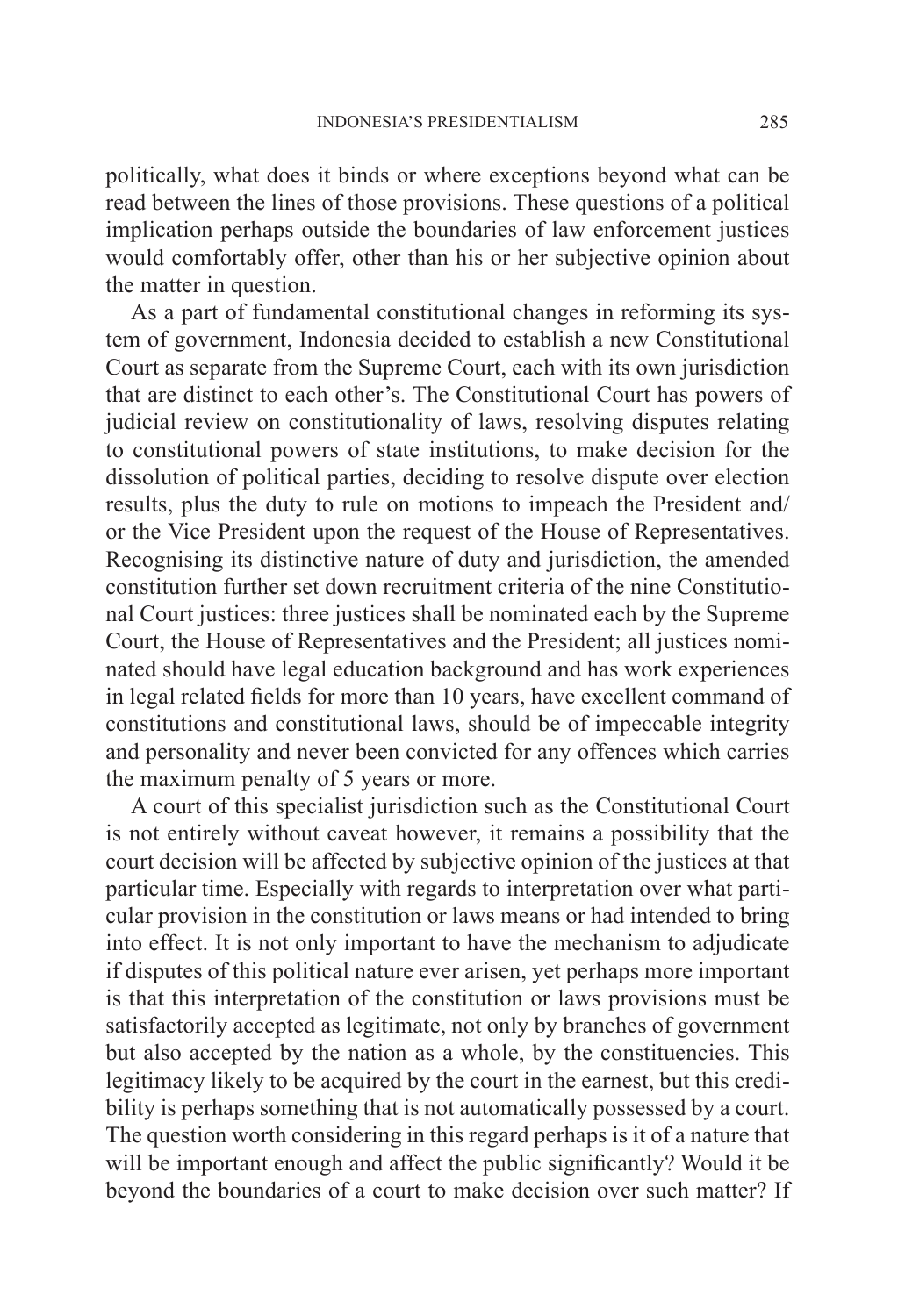the question is of a certain nature that might justify drafting a new law or amending the constitution, perhaps it will be better if these questions be left to the people, or lawmakers and not a court, to decide?

## IX. The Demise of once All-Powerful People's CONSULTATIVE ASSEMBLY

Another power sharing arrangement in Indonesia's system of government is the People's Consultative Assembly (MPR) system, the personification of people's sovereignty under the 1945 Constitution as it originally enacted, which due to the absolute mandate it holds, have unlimited power. This supreme body is not the head the state and cannot govern by itself; therefore it was vested with the authority to select and remove the President and determine the general direction of the state. Under the 1945 Constitution the MPR is sharing its power with the President, with a broad provision that those powers can be taken back by the MPR if it wishes to do so. Three presidents in Indonesia had been removed from office by the MPR: Soekarno, ironically was removed from office by the supreme body whose conception and return was of his own decision, and two post-Suharto contemporaries: Vice President B J Habibie replacing Suharto's position after his resignation in 1998 and the influential NU leader President Abdurrahman Wahid.

The MPR-President power sharing scheme has weaknesses that it was easily distorted by the president, parties, or the MPR itself. One possibility of exploit is that since membership of MPR consist of members of the parliament (DPR) and representation of functional, religious and minority groups, the institutional capacity of the MPR can be weakened through weakening the DPR and distorting the recruitment process of functional groups. During Suharto presidency, the government was systematically limiting the numbers of political party into a three party system which soon was able to be dominated by government party Golkar. Functional group representation in the MPR was selected by local council, which both the number of representatives for each group and members appointed for the MPR was under the government control. This led to an inertia MPR and rubber stamping parliament which in effect, means unchallenged government control over policy and to a great extent security of the President's position, where every five years